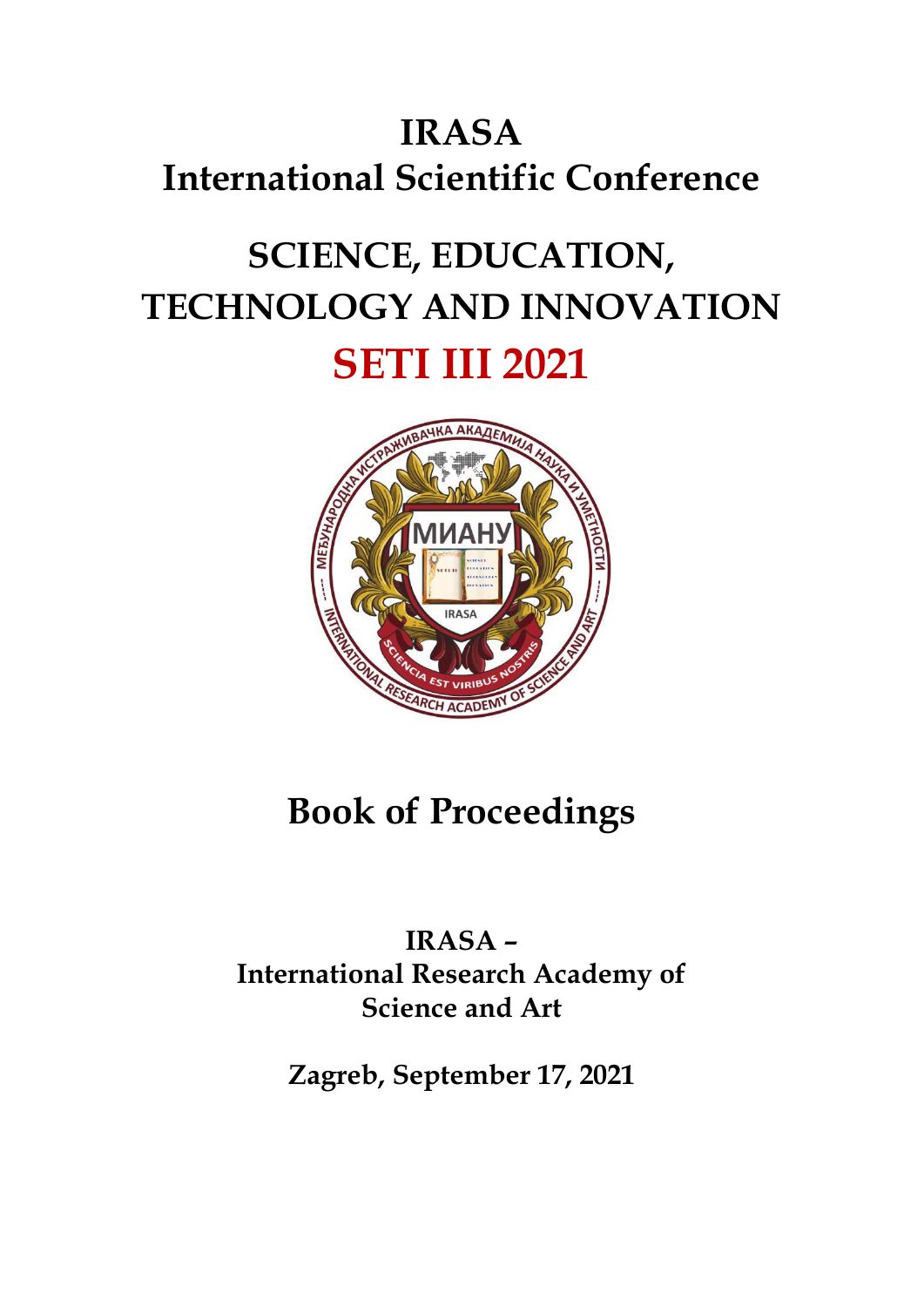



*Publisher* **IRASA – International Research Academy of Science and Art Department for the Republic of Croatia**

> *For the Publisher* **Academician Prof. Mirko Smoljić, PhD**

*Editors* **Academician Prof. Vladica Ristić, PhD Academician Prof. Mirko Smoljić, PhD Academician Prof. Marija Maksin, PhD Academician Prof. Slobodanka Đolić, PhD Academician Prof. Gordana Dražić, PhD**

*Reviewers*

**Academician Prof. Vladica Ristić, PhD Academician Prof. Slobodanka Đolić, PhD Academician Prof. Gordana Dražić, PhD Academician Prof. Jelena Bošković, PhD Academician Prof. Marija Maksin, PhD Academician Slavka Zeković, PhD Academician Prof. Mirko Smoljić, PhD Academician Prof. Slavko Vukša, PhD Academician Prof. Dragana Spasić, PhD Prof. Igor Jokanović, PhD**

> *Print run* 150

*Printed by* OFFSET TISAK NP GTO d.o.o. Zagreb za grafičku djelatnost i usluge, 2021.

*ISBN* **978-953-49672-1-8**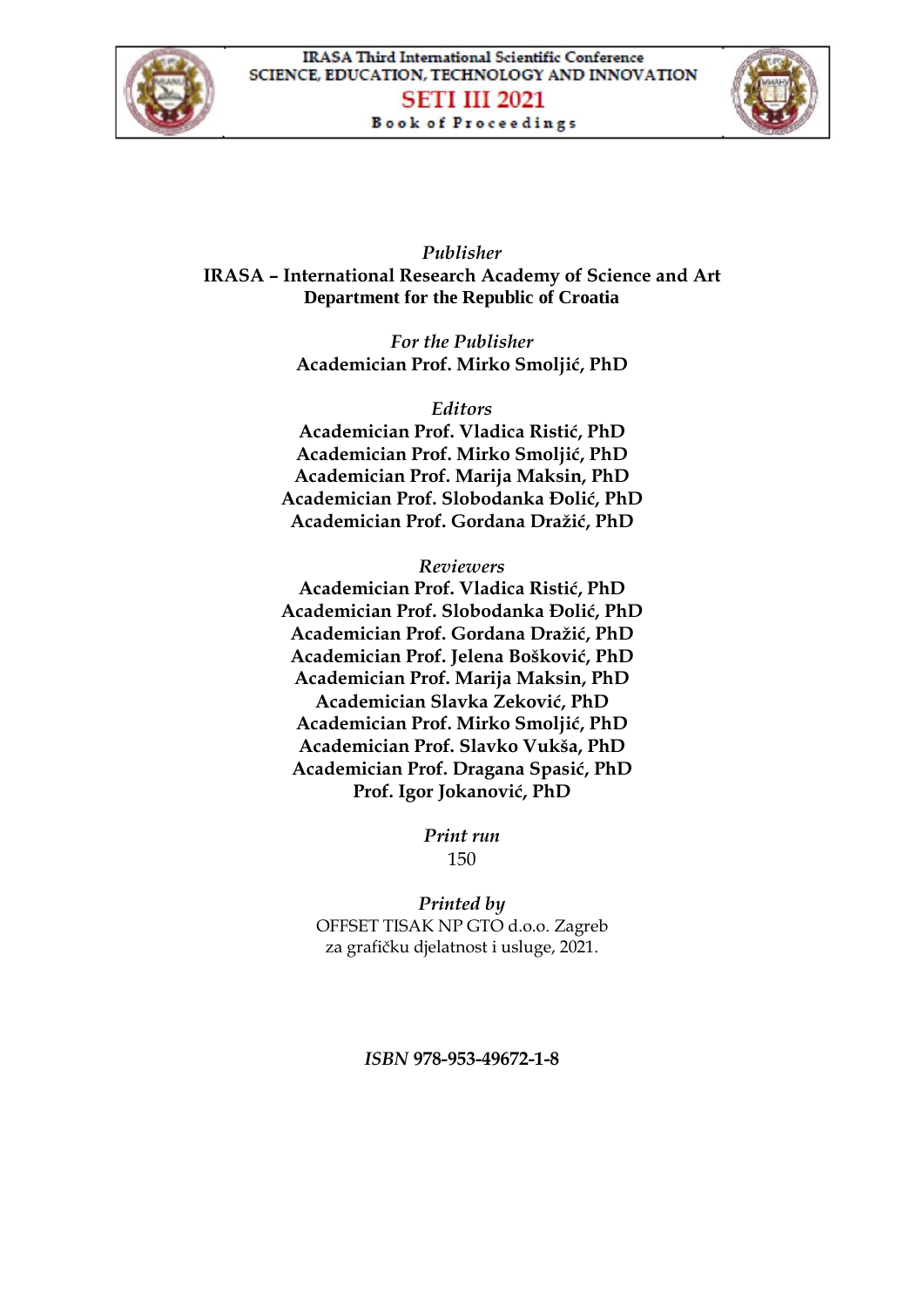



## **Scientific Committee**

- Academician Prof. Dr Vladica Ristić, President of the International Research Academy of Sciences and Arts, Faculty of Engineering Management, University "Union – Nikola Tesla", Belgrade, Serbia
- Academician Prof. Dr Mirko Smoljić, Director of the Department of the Academy in the Republic of Croatia, University "North", Koprivnica, Republic of Croatia, President of the Scientific Committee
- Academician Prof. Dr Marija Maksin, Institute of Architecture and Urban & Spatial Planning of Serbia, Belgrade, Serbia
- Academician Prof. Dr Gordana Dražić, University Singidunum, Belgrade, Serbia
- Academician Prof. Dr Yong Du, State Key Lab of Powder Metallurgy, Central South University Changsha, Hunan, China
- Academician Dr Andy Watson, School of Process, Environmental and Materials Engineering, University of Leeds, UK
- Academician Prof. Dr Juan Sanchez Monroe, Instituto Superior de Relaciones Internacionales "Raúl Roa Garcia", Universidad de La Habana, Cuba
- Academician Prof. Dr. phil. Dr.habil. Wolfgang Rohrbach, European Academy of Sciences and Arts, Salzburg, Austria
- Academician Prof. Dr Krešimir Buntak, University "North", Koprivnica, Republic of Croatia
- Academician Prof. Dr Alina-Mihaela Stoica, Director of the Department of Physical Education and Sport, University of Bucharest, Romania
- Prof. Dr Božidar Mitrović, Head of Department, Moscow Faculty of Finance and Law, Moscow, Russian Federation
- Prof. Dr Giancarlo Cotella, Interuniversity Department of Regional and Urban Studies and Planning, Politechnico di Torino, Italia
- Academician Prof. Dr Miodrag Ivanović, Oaklands College, Associate College of the University of Hertfordshire, UK
- Academician Prof. Dr Aleksandar Slaev, Department of Architecture and Urban Studies, Varna Free Univeristy "Chernorizets Hrabar", Varna, Bulgaria
- Academician Prof. Dr Andrea Carolina Schvartz Peres, Faculty of Philosophy and Human Sciences, State University of Campinas, Brazil
- Academician Prof. Dr Enes Huseinagić, International University Travnik (IUT), Travnik, Bosnia and Hercegovina
- Prof. Dr Atanas Kozarev, Faculty of Detectives and Criminology, European University, Skopje, Republic of Northern Macedonia
- Academician Prof. Dr Slobodanka Đolić, Faculty of Applied Arts, University of Arts in Belgrade, Serbia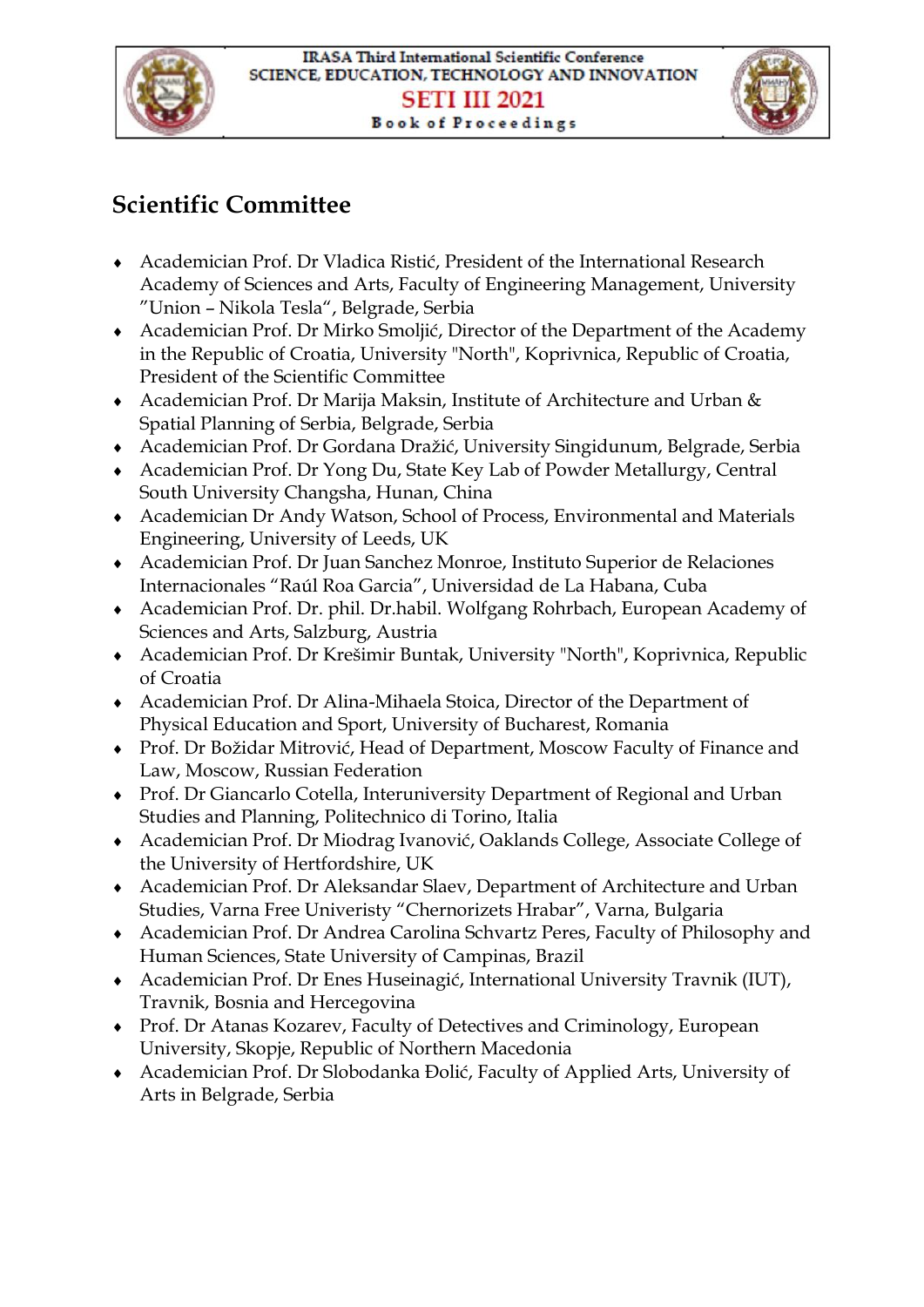



- Academician Prof. Dr Jelena Bošković, Faculty of Economics and Engineering Management, University Business Academy, Novi Sad, Serbia
- Academician Prof. Dr Duško Minić, Department of Materials and Metallurgy, Institute of Chemistry, Technology and Metallurgy, University of Prishtina, Kosovska Mitrovica, Republic of Serbia
- Academician Dr Slavka Zeković, Scientific Advisor, Institute of Architecture and Urban & Spatial Planning of Serbia, Belgrade, Serbia
- Prof. Dr Dragan Manasijević, Department of Metallurgy Engineering, Technical Faculty Bor, University of Belgrade, Serbia
- Dr Vladan Ćosović, Scientific Advisor, Department of Materials and Metallurgy, Institute of Chemistry, Technology and Metallurgy, University of Belgrade, Belgrade, Serbia
- Dr Marina Nenković-Riznić, Senior Research Associate, Institute of Architecture and Urban & Spatial Planning of Serbia, Belgrade, Serbia
- Dr Nikola Krunić, Senior Research Associate, Institute of Architecture and Urban & Spatial Planning of Serbia, Belgrade, Serbia
- Academician Assist. Prof. Dr Ernest Vlačić, University "North", Koprivnica, Republic of Croatia
- Academician Assist. Prof. Dr Lukša Lulić, dean Zagreb School of Business, Zagreb, Republic of Croatia
- Academician Assist. Prof. Dr Milena Premović, PhD, Department of Technological Engineering, Faculty of Technical sciences, University of Prishtina, Kosovska Mitrovica, Republic of Serbia
- Academician Assist. Prof. Dr Igor Klopotan, dean College of Applied Sciences in Čakovec, Republic of Croatia
- Academician Assist. Prof. Dr Marina Guzovski, Libertas International University, Zagreb, Republic of Croatia
- Assistant Prof. Dr Ljubiša Balanović, Department of Metallurgy Engineering, Technical Faculty Bor, University of Belgrade, Serbia
- Dr Dragana Vukašinović, Fauna Smart Technologies, Copenhagen, Denmark

## **Organizing Committee**

- Academician Assistant Prof. Dr Ana Globočnik Žunac
- Academician Assistant Prof. Dr Boris Dorbić
- Academician Assistant Prof. Dr Branka Stipanović
- Academician Assistant Prof. Dr Aleksandra Pavić Panić
- MA Slobodan Milić, Candidate for Academician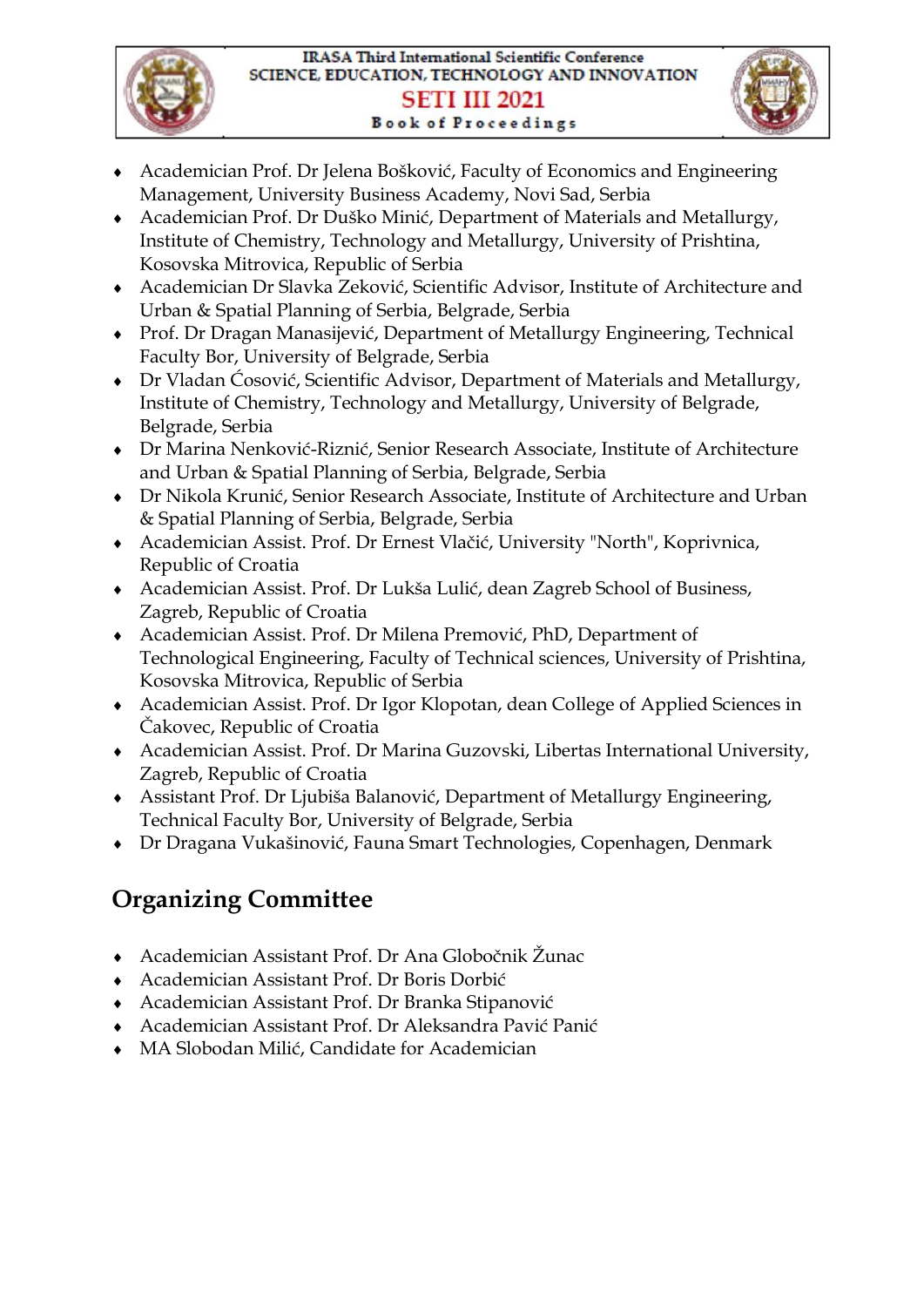



### **TABLE OF CONTENT**

#### **KEYNOTE PAPERS**

| Jelena Bošković, Vladica Ristić, Jelena Mladenović, Tanja Kvesić  |     |
|-------------------------------------------------------------------|-----|
| THE SPECIFIC IMPACT OF THE COVID-19 PANDEMIC ON                   |     |
|                                                                   |     |
| Ernest Vlačić                                                     |     |
| <b>CHALLENGES IN STRATEGIC POSITIONING OF SMALL OPEN</b>          |     |
| ECONOMIES TOWARDS THE 5th INDUSTRIAL REVOLUTION<br>$\ldots$ 29    |     |
| Jamila Jaganjac                                                   |     |
| THE ROLE OF HIGHER EDUCATION IN THE CREATION AND                  |     |
| DEVELOPMENT OF THE KNOWLEDGE-BASED SOCIETY<br>. 41                |     |
| Gordana Dražić, Nikola Dražić, Nikola Rakašćan, Ljubiša Živanović |     |
| <b>BIOGAS PRODUCTION SUSTAINABILITY CIRCLES53</b>                 |     |
| Vladica Ristić                                                    |     |
| MUTUAL INTERDEPENDENCE BETWEEN ENVIRONMENT                        |     |
|                                                                   |     |
| Slavko Vukša, Sergej Vukša                                        |     |
| THE IMPACT OF NEW TECHNOLOGIES ON THE DEVELOPMENT                 |     |
| AND SECURITY OF COUNTRIES IN TRANSITION                           | .75 |

#### **A SCIENCE, TECHNOLOGY AND INNOVATION**

| Vlado Radić, Nikola Radić                                                    |  |
|------------------------------------------------------------------------------|--|
| <b>TRENDS AND PERSPECTIVES TOWARDS "LEAN INDUSTRY 4.0"86</b>                 |  |
| Radivoj Prodanović, Jovana Gardašević, Moamer Softić, Radovan Vladisavljević |  |
|                                                                              |  |
| Katerina Fotova Čiković                                                      |  |
| EFFICIENCY EVALUATION OF BANKING SECTOR BY USING THE                         |  |
|                                                                              |  |
| Branka Stipanović                                                            |  |
| THE IMPACT OF TECHNOLOGY IN CORPORATE FINANCE                                |  |
| 177                                                                          |  |
| Branko Richard Babić                                                         |  |
| 131                                                                          |  |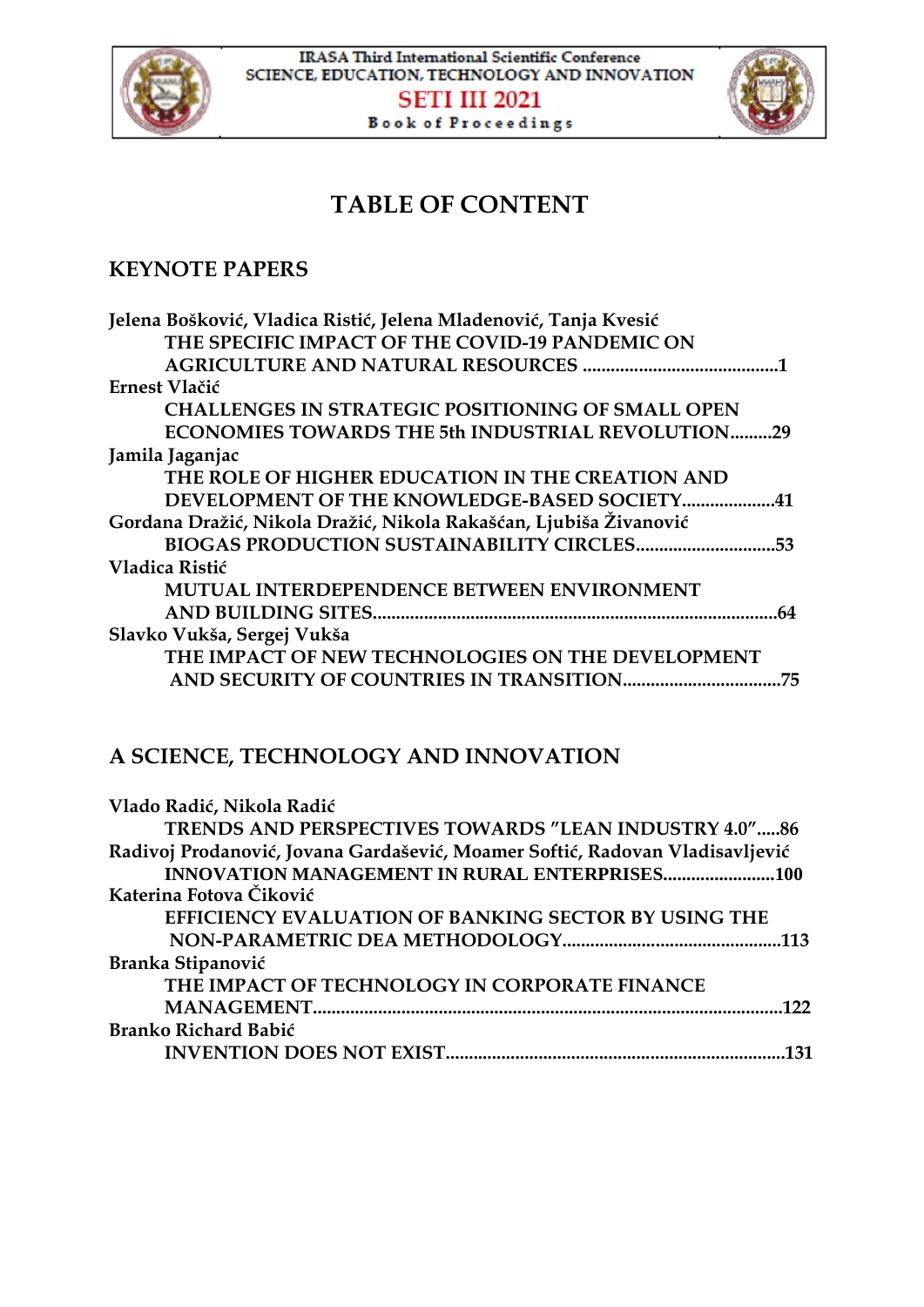



#### **B EDUCATION AND KNOWLEDGE FOR 21 CENTURY**

| Ladin Gostimirović, Dragan Janjušić                       |
|-----------------------------------------------------------|
| <b>INNOVATION MANAGEMENT IN HIGHER EDUCATION146</b>       |
| Vitaliia Klimenkova                                       |
| <b>YOUNG TALENTS IN SCIENCE SYSTEM OF UKRAINE155</b>      |
| Natalija Ćurković                                         |
| PROBLEM SOLVING AS A KEY COMPETENCE IN A MODERN           |
| WORLD: HOW TO TEACH IT AND HOW TO EVALUATE IT?164         |
| Enes Huseinagić                                           |
| <b>HIGH SCHOOL EDUCATION AND UPBRINGING - REASONS FOR</b> |
|                                                           |
| Slobodanka Đolić                                          |
| ANGLICISMS AND THEIR ROLE IN THE SPREAD OF ENGLISH AS A   |
|                                                           |
| Nataša Lukić                                              |
| THE IMPORTANCE OF TEACHING IDIOMS TO THE STUDENTS OF      |
| ECONOMICS AS A WAY OF ACHIEVING COMMUNICATIVE             |
|                                                           |
| Biljana Savić                                             |
| MUSIC - A GUIDE TO THE IMAGE AND                          |
|                                                           |
| Petra Ercegovac                                           |
| DEVELOPMENT AND IMPROVEMENT OF HUMAN RESOURCES218         |
| C PRESERVATION AND IMPROVEMENT OF ENVIRONMENT             |
| AND HUMAN HEALTH                                          |
|                                                           |
| Marija Šljivić-Ivanović, Ivana Jelić, Slavko Dimović      |
|                                                           |
| Jelena Bošković, Jelena Mladenović, Vladica Ristić        |
| <b>COMPARATIVE ANALYSIS OF METAL CONTENT IN PLANTS</b>    |
|                                                           |
| Marina Nenković-Riznić, Mila Pucar, Borjan Brankov        |
| PROPOSAL OF THE NEW NOMENCLATURE IN PLANNING FOR          |
| ADAPTATION TO CLIMATE CHANGE AT THE LEVEL OF LOCAL        |
|                                                           |
| Jelena Bošković, Vladica Ristić, Tanja Kvesić             |
| APPLICATION OF BIOTECHNOLOGY IN AGRICULTURE269            |
| Vaja Pavlović                                             |
| DOES A MORE GENEROUS QUARRY REHABILITAION YIELD           |
|                                                           |
| Slobodan Milić                                            |
|                                                           |
|                                                           |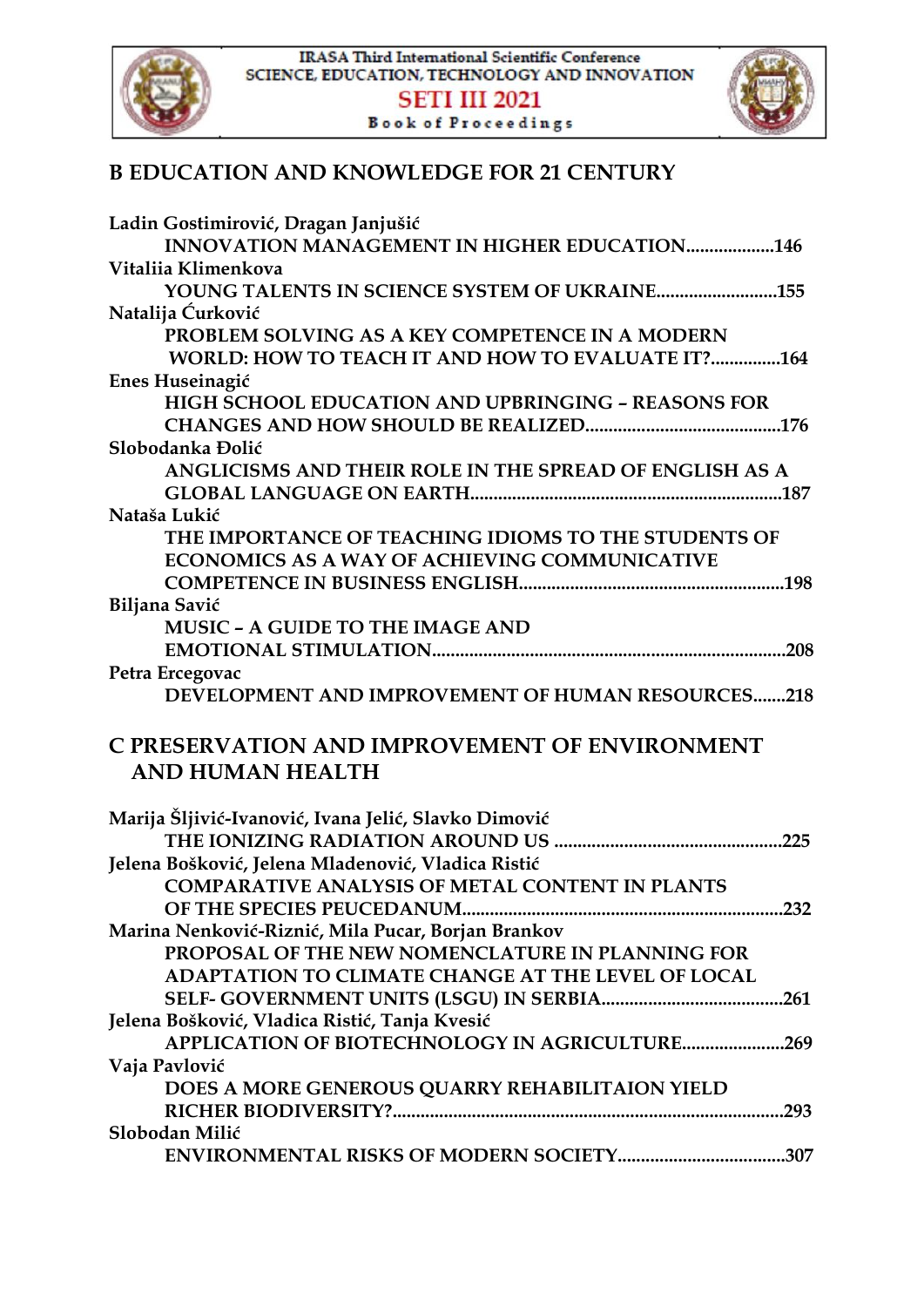

| Marina Guzovski                                             |      |
|-------------------------------------------------------------|------|
| THE ROLE OF CORPORATE SOCIAL RESPONSIBILITY IN              |      |
| DEVELOPING ENVIRONMENTAL AWARENESS AND CHANGING             |      |
|                                                             | .315 |
| Boris Dorbić, Marija Tarle, Željko Španjol                  |      |
| PERCEPTIONS AND ATTITUDES ON ORNAMENTAL FEATURES            |      |
|                                                             | .324 |
| Aleksandra Kovačević                                        |      |
| <b>DECISION-MAKING ANALYSIS IN FORMING AN INVESTMENT</b>    |      |
| PLAN FROM THE ASPECT OF WORKER AND POPULATION               |      |
|                                                             | .331 |
| Vanda Božić, Dragan Bataveljić                              |      |
| <b>WATER PROTECTION AS A CONDITION FOR PRESERVATION AND</b> |      |
| <b>IMPROVEMENT OF THE ENVIRONMENT AND POPULATION</b>        |      |
| <b>HEALTH</b>                                               | 339  |
|                                                             |      |

#### **D GOVERNANCE AND SUSTAINABLE TERRITORIAL DEVELOPMENT**

| Marija Maksin, Vladica Ristić                                  |      |
|----------------------------------------------------------------|------|
| PLANNING SYSTEM FOR SUSTAINABLE TERRITORIAL                    |      |
|                                                                | .352 |
| Slavka Zeković                                                 |      |
| THE REGIONAL INDUSTRIAL POLICY AND TERRITORIAL                 |      |
| DEVELOPMENT.                                                   | .366 |
| Mila Pucar, Sanja Simonović-Alfirević, Marina Nenković-Riznić, |      |
| Snežana Petrović                                               |      |
| NEW METHODOLOGY IN GREEN CITY PLANNING - THE WAY               |      |
| TOWARDS SUSTAINABLE URBAN DEVELOPMENT                          | .386 |
| Igor Jokanović, Milica Pavić                                   |      |
| <b>INTEGRATION OF THE CONCEPT OF SUSTAINABILITY IN THE</b>     |      |
| ANALYSIS OF ENVIRONMENTAL IMPACTS AND PROJECT                  |      |
| PREPARATION FOR TRANSPORT INFRASTRUCTURE393                    |      |
| Peter Nikolov, Boryana Nozharova                               |      |
| SPATIAL AND TRANSPORTATION DEVELOPMENT OF BIG                  |      |
| <b>BULGARIAN CITIES. THE CASE OF PLOVDIV AND VARNA</b>         | .404 |